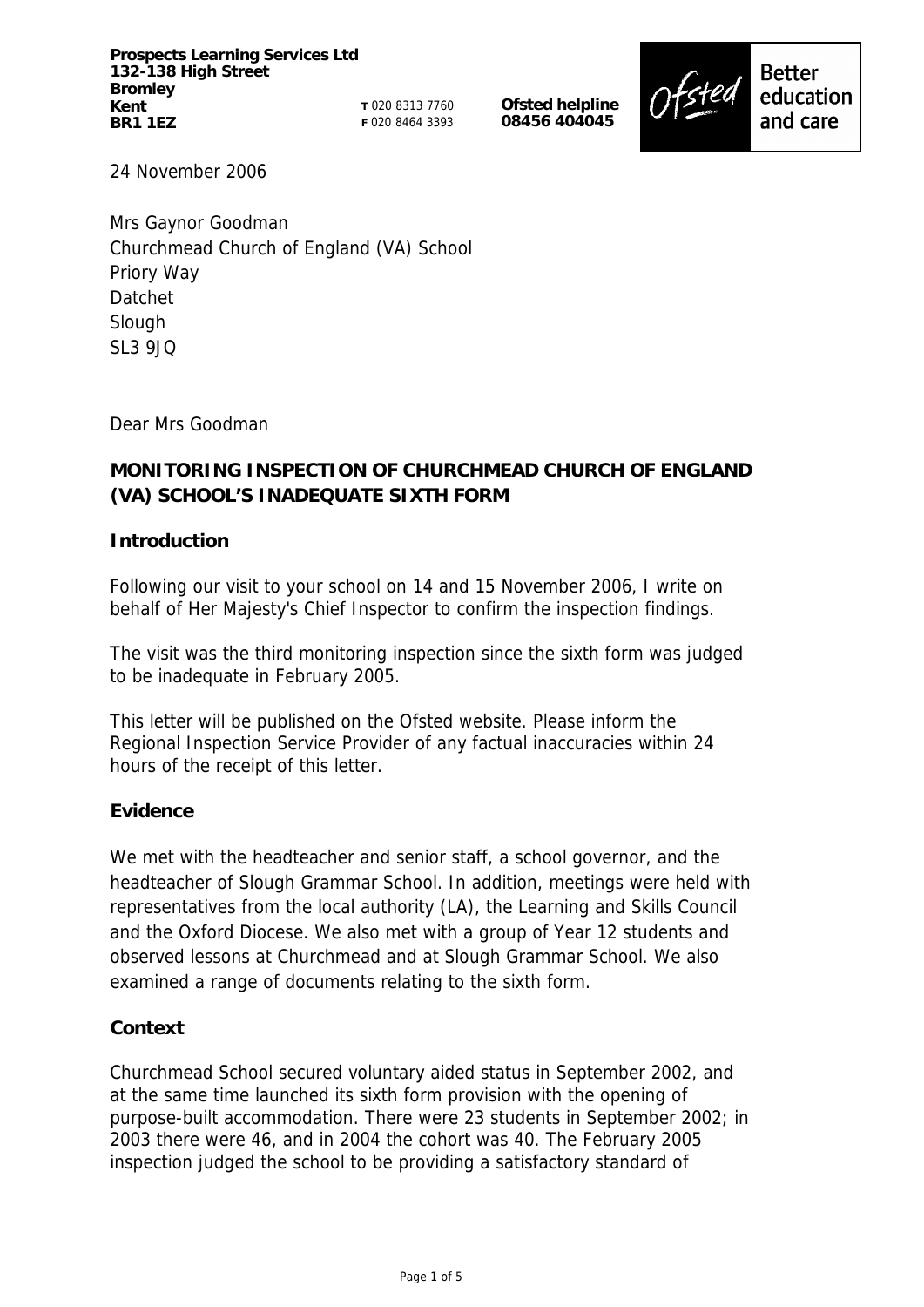

education overall, 'though it provides unsatisfactory value for money due to an inadequate sixth form that fails to attract sufficient students'. The school did not recruit to the sixth form in September 2005, and focused on ensuring that the five students in Year 13 could complete their courses satisfactorily. In this academic year there are just 9 students in the sixth form, all of them in Year 12.

# **Achievement and standards**

Comparisons with national data are not meaningful for such a small number of students. Four students entered for two or more GCE A level examinations in June 2006. Their results were good especially when compared with their prior attainment.

**Personal development and well-being**

Students work hard in lessons and show strong commitment to their studies. They complete a good deal of work at home in their own time. They have very good attitudes to learning. There is no provision of physical education (PE) and this, coupled with the fact that the opportunities for sport within school are very limited, means that they are not supported well enough in leading healthy and active lifestyles. There are also few opportunities for sixth formers to be involved in projects with the local community or with pupils lower down the school. Sixth formers have little involvement with the school council and they do not have access to the sporting, cultural and personal development opportunities that are provided in most good sixth forms.

Attendance is monitored effectively and to date this year is good.

Progress on the area for improvement identified at the inspection in February 2005

■ Attendance is too low - good progress

# **Quality of provision**

The quality of teaching and learning is good. Teachers follow students' progress carefully and make sure they understand what they need to do in order to improve. Students appreciate the individual attention that being in small groups provides but they and their teachers are aware of the limitations that this also brings to stimulating experiences in the classroom. Teachers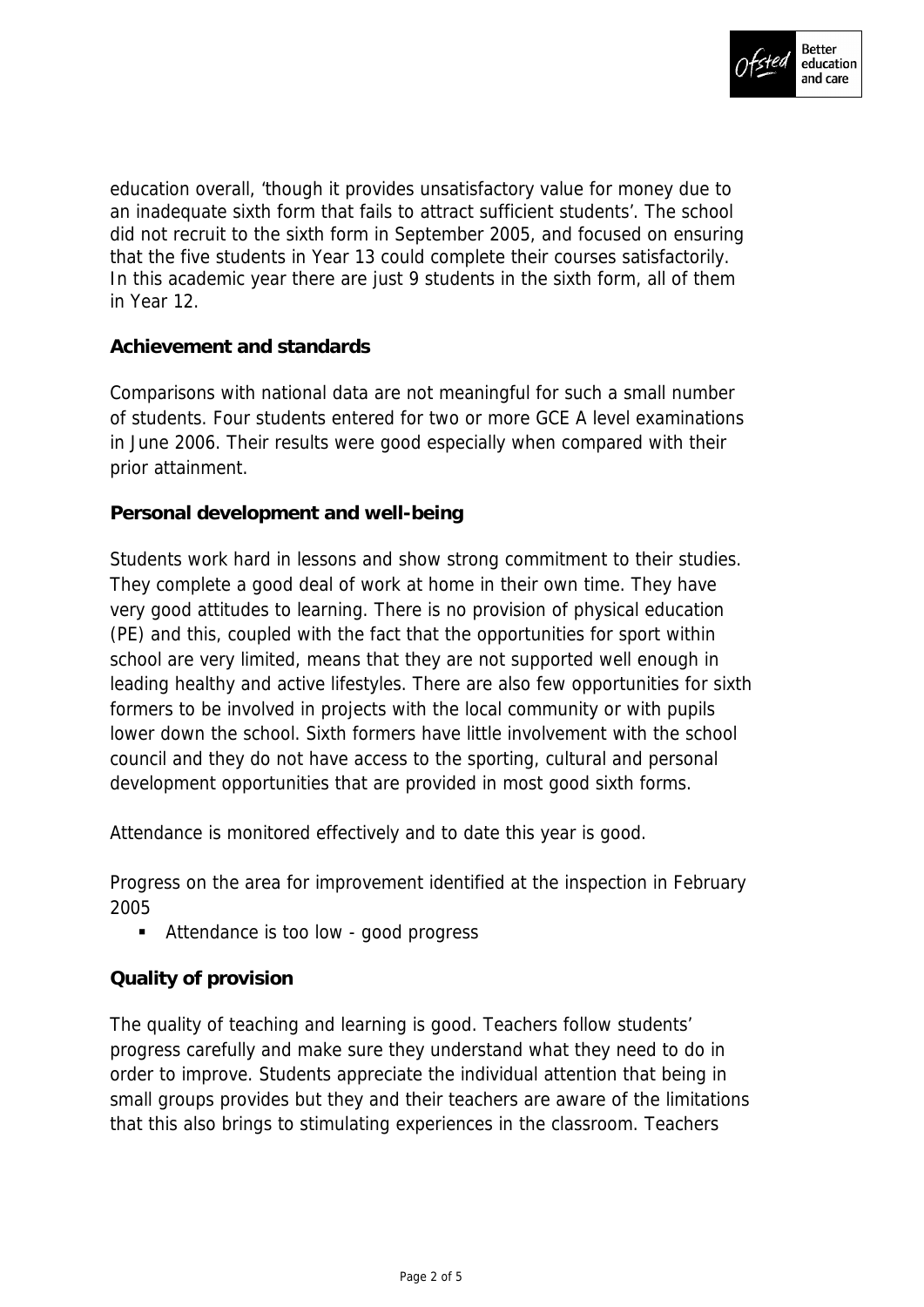

know in detail the strengths and weaknesses of individual students. Assessment and marking are accurate, regular and supportive.

The sixth form curriculum based at Churchmead is extremely limited. It neither provides the range of subjects nor the level of courses needed to be fully inclusive. There are no specific level 1 or 2 courses available and there are no vocational courses available at Churchmead. The sixth form fails to attract sufficient students even with the very recent collaboration with Slough Grammar School. The curriculum based at Churchmead is less varied than it was at the time of the inspection in February 2005. The curriculum does not satisfactorily provide for key skills and physical education. Students study personal, social and health education (PSHE) within their tutorial programme but there is no provision of formal information and communication technology (ICT). The wider curriculum enrichment available in larger sixth forms is not provided and its development has been hampered by the very small size of the sixth form. Only nine students have chosen advanced level courses and are registered at Churchmead. Of these, only four are involved in the collaboration with Slough Grammar School.

Progress on the area for improvement identified by the inspection in February 2005:

 The curriculum is poor; it neither attracts sufficient students nor provides an adequate range of enrichment activities to promote improved key skills, including academic skills and social skills **–** inadequate progress.

# **Care guidance and support**

Procedures for ensuring students' safety and welfare, including child protection, are good. Students feel supported well and this high standard of care helps students to concentrate upon their work and achieve well. Effective performance monitoring helps tutors to identify students who are underachieving quickly and address their various needs. Parents are involved at certain points in the year when students' progress is reviewed formally.

# **Leadership and management**

During 2005/06 the school did not enrol new students to the sixth form, pending a decision on its future. After initial interest by some 25 pupils in Year 11, the sixth form was re-opened for Year 12 students in September 2006, in collaboration with Slough Grammar School. The detailed planning for this arrangement took place too late for effective marketing and promotion to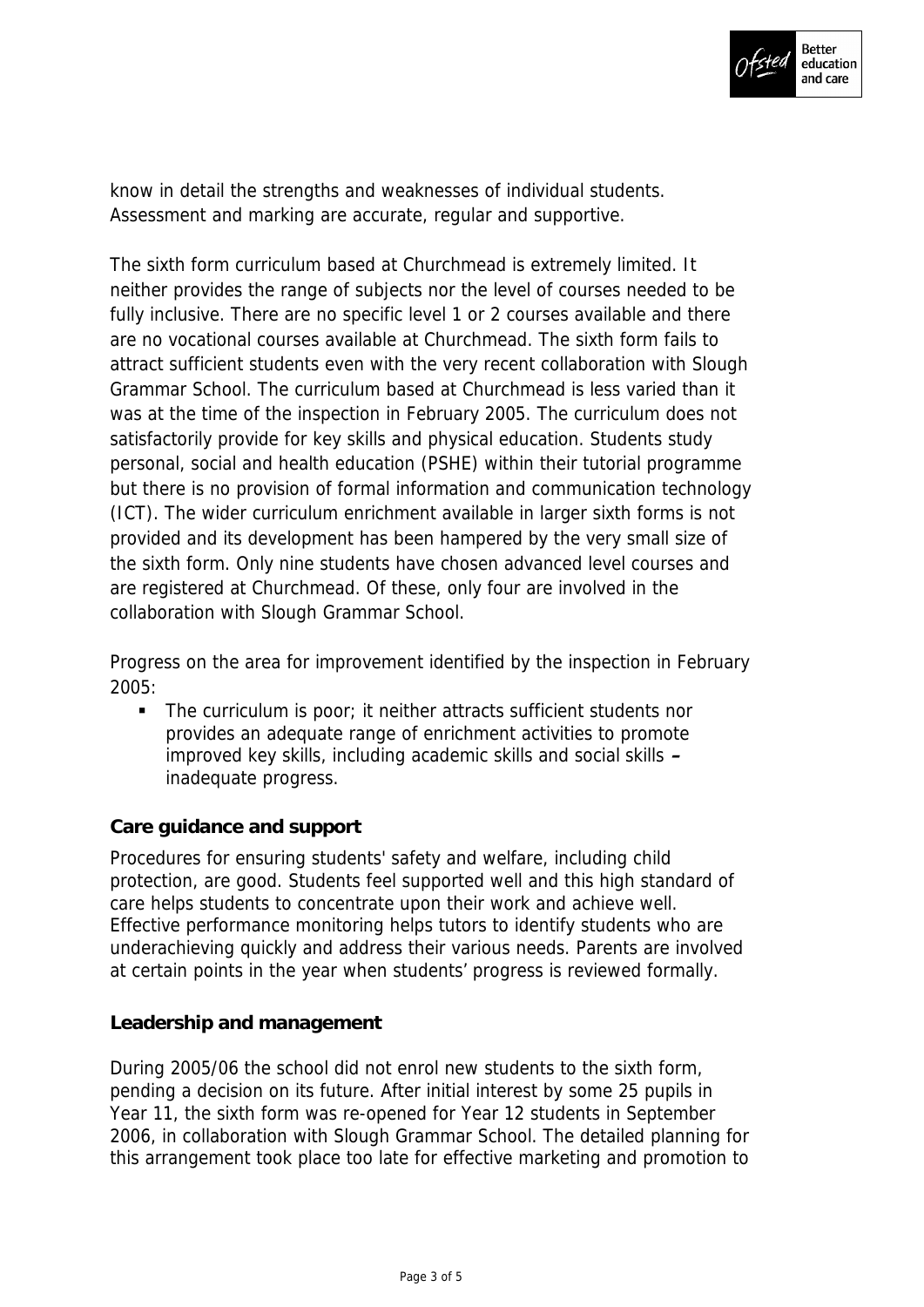

be carried out. There was a large over-estimation of the potential number of students enrolling. The first term started with just two students. There are now nine students, three having arrived at half term. Two students from Slough Grammar attend AS level media studies at Churchmead School. There have been a series of meetings and a draft plan for a formal compact in 2007 has been produced and there will also be a joint prospectus enabling students to apply to this joint provision. There is a high degree of commitment from both schools' senior managers to make the collaboration work effectively.

There were lengthy delays in deciding on the future of the sixth form. Since the previous inspection there has been no improvement to the sixth form curriculum. Development of, for example, vocational courses and level 2 courses below AS and GCE A level in the sixth form has been too slow. Although the new arrangements have provided a wider subject offer to local students, Churchmead School has been able to attract too few of its pupils into Year 12 and a significant number enrolled full time at Slough Grammar School and with other post 16 providers.

A new Head of Sixth Form was appointed from September 2006 on a temporary basis. The school provides effective support for the very small number of students in the sixth form, most of whom make very good progress.

Because of the low number of students, the expenditure exceeds income for the sixth form by a very significant amount. The very serious question of the sustainability of the financial investment in such a small sixth form is recognised. However the governing body has agreed to support the deficit pending another year's enrolments. The sixth form provides inadequate value for money. The school has received some additional financial support from the LA which has been spent largely on new equipment for ICT and art related subjects.

Progress on the area for improvement identified by the inspection in February 2005:

■ Leadership and management in the sixth form are unsatisfactory – inadequate progress

# **External support**

The agreed plan of action between Churchmead and Slough Grammar School is supported by both governing bodies. All parties are aware of the importance of monitoring how many students enrol for the sixth form. The LA has provided some initial support for the school in improving its provision in